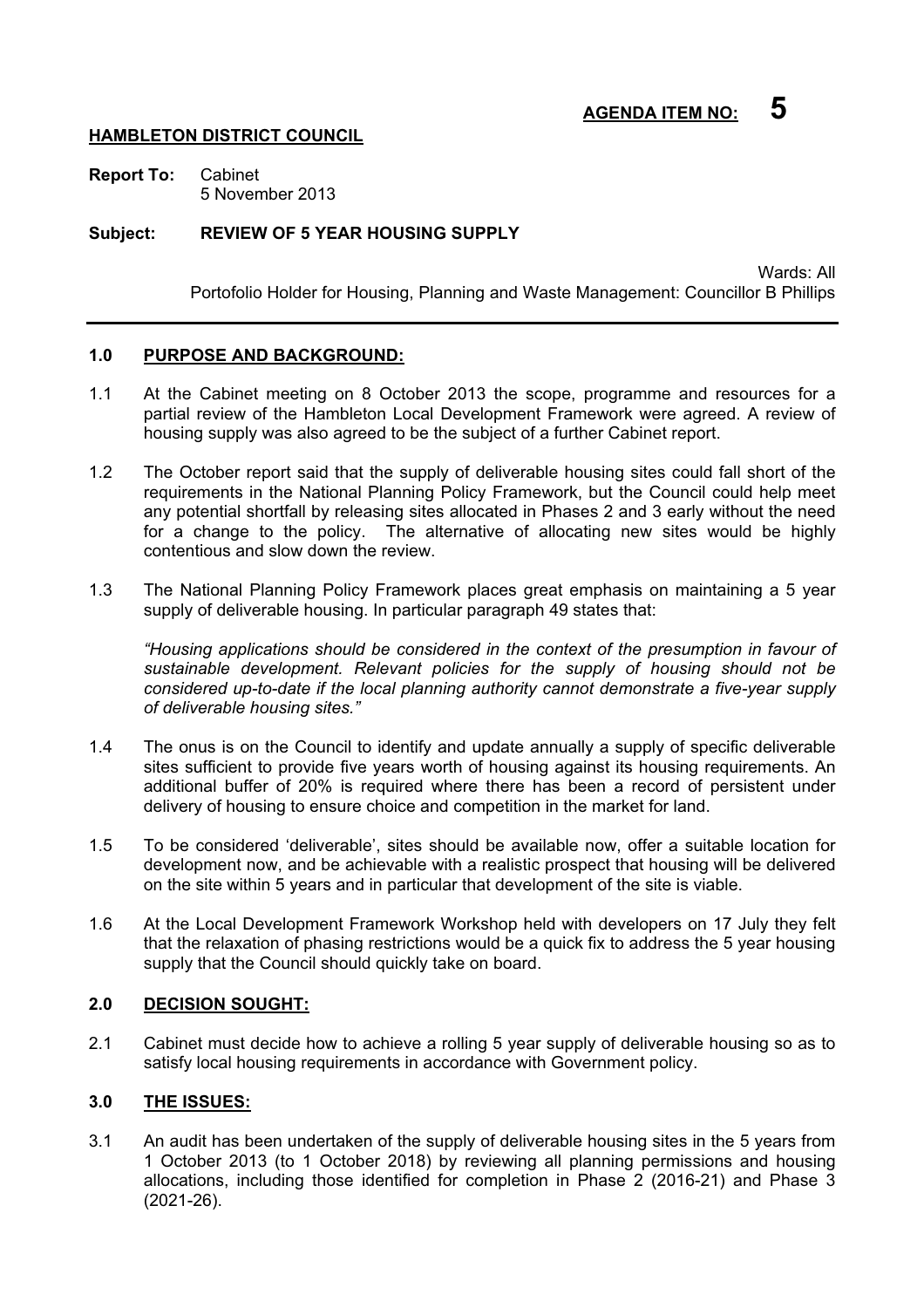- 3.2 The results of our assessment are set out at Annexes A and B, with a District wide analysis. The matter should be dealt with on a District basis as that is the approach being advocated elsewhere and is consistent with the Government's advice. It is however useful to also see the supply breakdown on a sub area basis to help understand spatial variations across the five sub areas defined in the Plan as each has its own defined housing requirements (See Annex C). It should be noted that the latter assessment shows no change in the Thirsk sub area and more importantly a significant shortfall in supply in the Northallerton sub area, due to the reliance mainly on one large site (North Northallerton) and several of the town's smaller brownfield sites not coming forward.
- 3.3 The assessment shows:

A five year supply requirement for 2,098 dwellings - 420 pa  $(290 \times 5 \text{ plus } 20\% = 1.740 \text{ plus } 358 \text{ undersup}$ 

An expected supply based on developer survey evidence: - with Plan phasing : 1,756 dwellings (342 deficit) – See Annex A - with Plan phasing relaxed : 2,267 dwellings (169 surplus) – See Annex B

This delivery deficit with current phasing restrictions clearly means that in order to prove a deliverable 5 year supply there is a need to remove the phasing restrictions on the release of sites and encourage applications now on Phases 2 and 3 sites in accordance with the developers' indicated expectations, so as to maintain a healthy surplus in supply and flexibility. This does not mean all Phase 2 and 3 sites will come forward now, but only those with developers ready to proceed.

3.4 Annex D sets out more details of the assessment and related considerations.

### **4.0 LINK TO CORPORATE PRIORITIES:**

4.1 A review of housing supply is fundamental to helping meet the needs of communities, supporting sustainable economic growth and development and particularly in meeting housing needs, including affordable housing.

#### **5.0 RISK ASSESSMENT:**

| 5.1 | Risks in approving the recommendations as shown below: |  |  |
|-----|--------------------------------------------------------|--|--|
|-----|--------------------------------------------------------|--|--|

| <b>Risk</b>               | <b>Implication</b>   | Prob* | $Imp*$ | <b>Total</b> | <b>Preventative action</b> |
|---------------------------|----------------------|-------|--------|--------------|----------------------------|
| Infrastructure delivery   | More S 106 developer | 3     | 4      | 12           | <b>Adopt CIL Charging</b>  |
| problems arise from early | contributions needed |       |        |              | Schedule.                  |
| development in some       | earlier.             |       |        |              | Alert infrastructure       |
| areas                     | Shortage of funding  |       |        |              | providers of proposed      |
|                           | from Community       |       |        |              | action and work with       |
|                           | Infrastructure Levy. |       |        |              | them to ensure             |
|                           |                      |       |        |              | infrastructure can be      |
|                           |                      |       |        |              | delivered.                 |
|                           |                      |       |        |              | Seek other funding         |
|                           |                      |       |        |              | sources for major          |
|                           |                      |       |        |              | infrastructure.            |
| Criticism of the Council  | Council loses        | 3     | 2      | 6            | Issue press release to     |
| as development is not in  | credibility.         |       |        |              | explain proposed action    |
| adopted Plan phase        |                      |       |        |              | and reasons.               |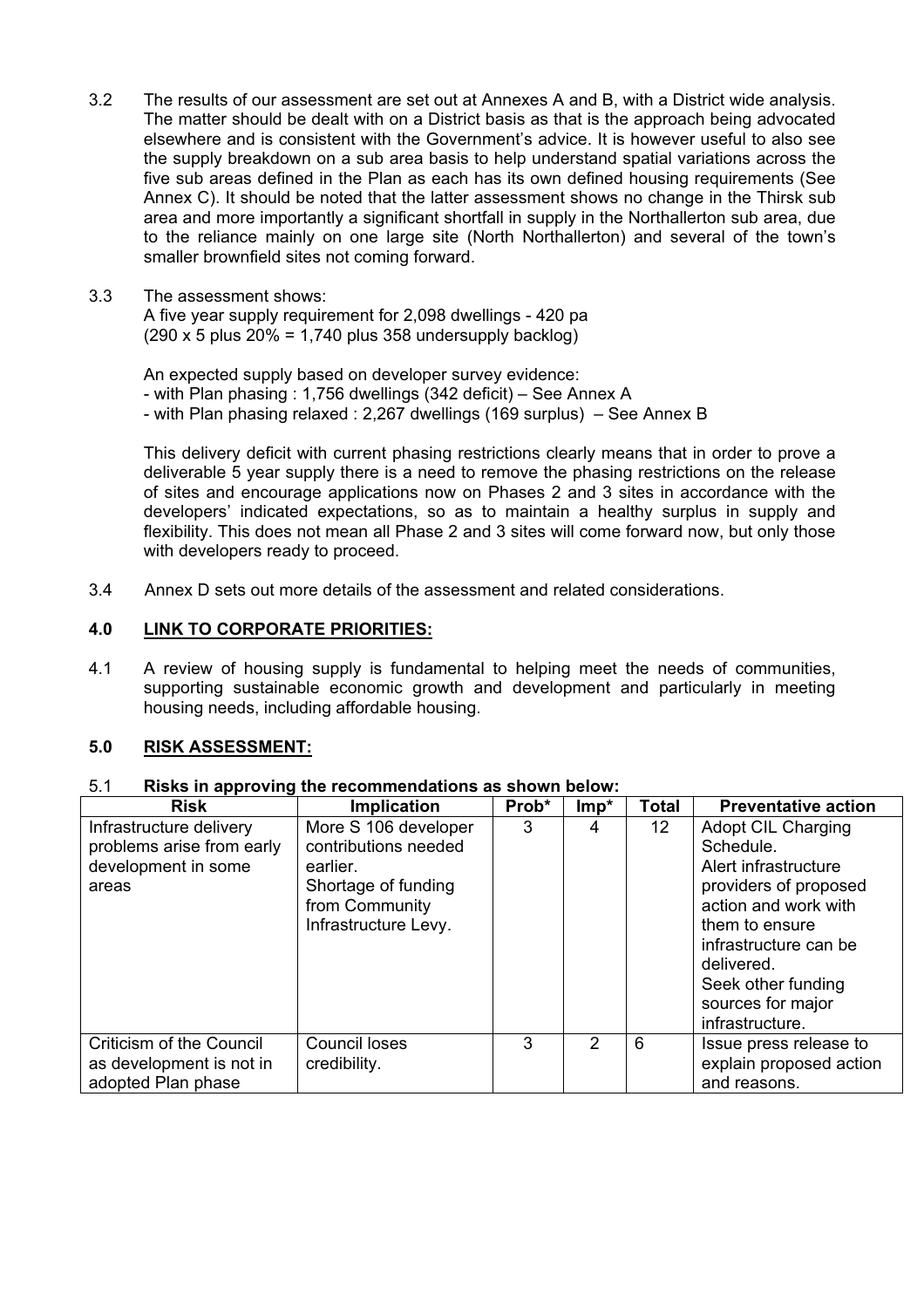## 5.2 **The key risk is in not approving the recommendations as shown below:**

| <b>Risk</b>                                                                | <b>Implication</b>                                                                                                                                                 | Prob* | $Imp*$ | Total | <b>Preventative action</b>     |
|----------------------------------------------------------------------------|--------------------------------------------------------------------------------------------------------------------------------------------------------------------|-------|--------|-------|--------------------------------|
| A rolling 5 year housing<br>supply is not available to<br>meet local needs | Speculative planning<br>applications will be<br>submitted (for<br>allocations sites or<br>others).                                                                 | 5     | 4      | 20    | Approve the<br>recommendation. |
|                                                                            | Planning permission<br>will be granted or on<br>appeal.<br>Appeal costs will rise<br>for the Council.<br>Communities will be<br>unhappy with decisions<br>reached. |       |        |       |                                |

Prob = Probability, Imp = Impact, Score range is Low = 1, High =  $5$ 

5.3 Overall the risk of agreeing with the recommendations outweighs the risk of not agreeing them and is considered acceptable.

## **6.0 FINANCIAL IMPLICATIONS AND EFFICIENCIES:**

6.1 None.

# **7.0 LEGAL IMPLICATIONS:**

- 7.1 None.
- **8.0 EQUALITY/DIVERSITY ISSUES:**
- 8.1 None.

## **9.0 RECOMMENDATIONS:**

- 9.1 It is recommended that the Council:
	- (1) removes Phases 2 and 3 as a means of addressing under supply of housing sites so as to maintain a continuous 5 year supply of deliverable sites in accordance with Government requirements; and
	- (2) advises infrastructure providers of sites in Phases 2 and 3 coming forward earlier than anticipated and shares the latest housing delivery information with them.

## MICK JEWITT

| Author ref:<br><b>Contact:</b>                              | GB<br>Graham Banks<br>Author - Planning Policy Manager<br>Direct Line No. - 01609 767097                                                                              |
|-------------------------------------------------------------|-----------------------------------------------------------------------------------------------------------------------------------------------------------------------|
| <b>Background Documents</b><br>05112013 5 yr Housing supply | - National Planning Policy Framework (March 2012) and draft<br>guidance (August 2013)<br>- Letters, emails and notes re discussions with developers<br>and landowners |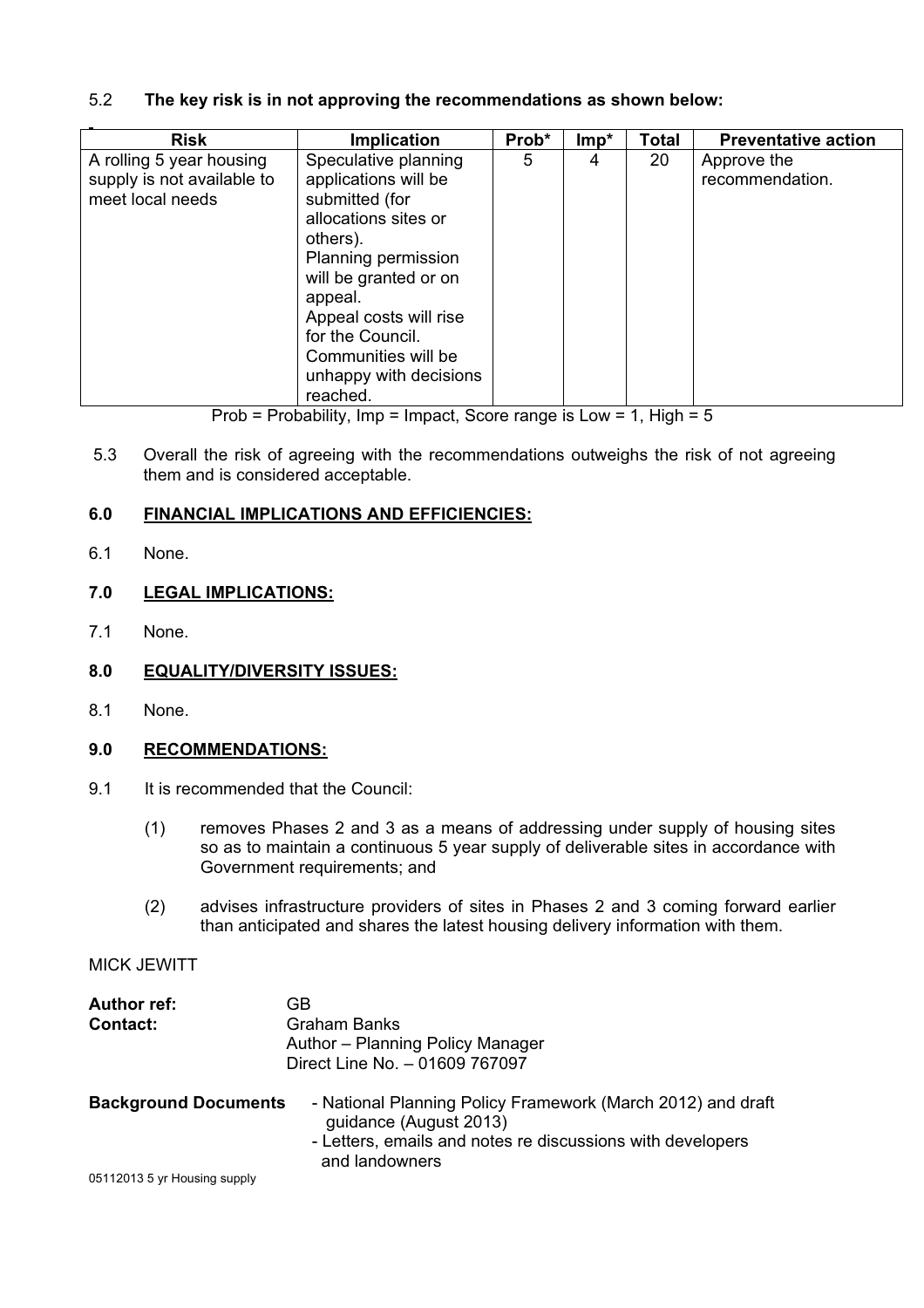**Past Delivery Rates:**

**Expected Delivery Rates:**

|               |                                      |      |      |                               |      |      |      |      |      |        | Annual Housing Target = |              |  |  |  |
|---------------|--------------------------------------|------|------|-------------------------------|------|------|------|------|------|--------|-------------------------|--------------|--|--|--|
|               |                                      |      |      | Years run from April to March |      |      |      |      |      |        |                         |              |  |  |  |
|               |                                      | 2004 | 2005 | 2006                          | 2007 | 2008 | 2009 | 2010 | 2011 | 2012.  | 2013                    | Period       |  |  |  |
| <b>PHASED</b> |                                      | 2005 | 2006 | 2007                          | 2008 | 2009 | 2010 | 2011 | 2012 | 2013   | 2014                    | <b>Total</b> |  |  |  |
|               | Homes required $=$                   | 330  | 330  | 330                           | 330  | 290  | 290  | 290  | 290  | 290    | 145                     | 2915         |  |  |  |
|               | Homes delivered $=$                  | 217  | 403  | 369                           | 417  | 297  | 224  | 216  | 77   | 151    | 86                      | 2557         |  |  |  |
|               | Under/over supply $=$ $\blacksquare$ | -113 | 73   | 39                            | 87   |      |      |      | -113 | $-139$ | $-59$                   | $-358$       |  |  |  |
|               |                                      |      |      |                               |      |      |      |      |      |        |                         |              |  |  |  |

**Six months to 01/10/2013\***

|                                  |                                                                                  |                                     |                                     |                                  | Years run from October to September |                         |                      |                     |                      |                   |                            |                        |                      |                       |
|----------------------------------|----------------------------------------------------------------------------------|-------------------------------------|-------------------------------------|----------------------------------|-------------------------------------|-------------------------|----------------------|---------------------|----------------------|-------------------|----------------------------|------------------------|----------------------|-----------------------|
| <b>Settlement</b>                | <b>Allocation Site</b>                                                           | <b>Application</b><br><b>Number</b> | <b>Application</b><br><b>Status</b> | Plan<br><b>Phase</b>             | <b>Homes</b><br><b>Built</b>        | Homes<br><b>Started</b> | 2013/<br>2014        | 2014/<br>2015       | 2015/<br>2016        | 2016/<br>2017     | 2017/<br>2018              | 5 Year<br><b>Total</b> | 2018/<br>2026        | <b>Total</b><br>Yield |
| <b>Bedale (with Aiskew)</b>      | BH1 - Masham Road, Bedale                                                        |                                     |                                     | 1                                |                                     |                         |                      | 25                  | 25                   |                   |                            | 55                     |                      | 55                    |
| <b>Bedale (with Aiskew)</b>      | BH2 - Pig Farm, Aiskew                                                           |                                     |                                     | 1                                | 0                                   |                         | $\Omega$             | $\mathbf 0$         | 10                   | 25                |                            | 38                     | $\Omega$             | 38                    |
| <b>Bedale (with Aiskew)</b>      | <b>BM1 - Bridge Street, Bedale</b>                                               | 10/01895/FUL                        | <b>COMPLETED</b>                    | 1                                | 27                                  |                         | $\mathbf 0$          | $\mathbf 0$         | $\overline{0}$       | $\mathbf 0$       | $\overline{0}$             | $\mathbf{0}$           | $\sqrt{ }$           | $\mathbf 0$           |
| <b>West Tanfield</b>             | <b>BM3 - Station Yard, West Tanfield</b>                                         |                                     |                                     | 1                                | 0                                   |                         | $\Omega$             | 20                  | 20                   | 0                 | $\mathbf 0$                | 40                     | $\sqrt{ }$           | 40                    |
| Easingwold                       | EM1 - Stillington Road / York Road,<br>Easingwold                                | 11/01661/FUL                        | <b>APPROVED</b>                     | 1                                | 14                                  | 32                      | 19                   | 30                  | 30                   | 0                 | $\mathbf 0$                | 79                     | C                    | 79                    |
| <b>Brompton</b>                  | NH3 - West of Danes Crest,<br><b>Brompton</b>                                    |                                     |                                     | 1                                | 0                                   | $\sqrt{ }$              | $\Omega$             | $\overline{0}$      | 20                   | $\mathbf 0$       | $\mathbf 0$                | 20                     | $\sqrt{ }$           | 20                    |
| <b>East Cowton</b>               | NH4 - Bungalow Farm, East                                                        | 10/01716/FUL                        | <b>APPROVED</b>                     | 1                                | $\Omega$                            |                         | $\Omega$             | 20                  | 25                   | $\mathbf 0$       | $\Omega$                   | 45                     | $\epsilon$           | 45                    |
| Northallerton (with              | Cowton<br>NH1 - York Trailers, Yafforth Road,                                    | 13/01956/FUL                        | APPROVED+                           | 1                                | 0                                   |                         | $\Omega$             | 40                  | 40                   | 40                | 40                         | 160                    | 84                   | 244                   |
| Romanby)<br>Northallerton (with- | <b>Northallerton</b><br>NH2 - Jewsons Builders' Yard,                            |                                     |                                     | $\ddagger$                       | θ                                   | A                       | $\theta$             | $\theta$            | $\theta$             | $\pmb{\theta}$    | $\theta$                   |                        | €                    | θ                     |
| Romanby)<br>Northallerton (with- | <b>Swain Court, Northallerton</b><br><b>NM1 - Auction Mart, Northallerton</b>    |                                     |                                     | $\ddagger$                       | $\theta$                            |                         | £                    | $\theta$            | θ                    | $\pmb{\theta}$    | $\theta$                   |                        |                      | $\theta$              |
| Romanby)<br>Northallerton (with- | <b>NM2 - Auction Mart Car Park,</b>                                              |                                     |                                     |                                  |                                     |                         |                      |                     |                      |                   |                            |                        |                      |                       |
| Romanby)                         | <b>Northallerton</b>                                                             |                                     |                                     | $\ddagger$                       | $\theta$                            |                         | $\theta$             |                     | θ                    | θ                 | $\theta$                   |                        | ء                    | θ                     |
| Northallerton (with-<br>Romanby) | <b>NM4 - Fire Station Headquarters,</b><br><b>Crosby Road, Northallerton</b>     |                                     |                                     | $\ddagger$                       | $\theta$                            | c                       |                      | $\theta$            | $\pmb{\theta}$       | $\theta$          | $\theta$                   |                        |                      | $\pmb{\Theta}$        |
| <b>Great Broughton</b>           | SH3 - Broughton Grange Farm,<br><b>Great Broughton</b>                           | 11/00816/FUL                        | <b>DISPOSED</b>                     | 1                                | 0                                   |                         | $\Omega$             | 15                  | 10                   | 0                 | $\Omega$                   | 25                     | $\Omega$             | 25                    |
| <b>Thirsk (with Sowerby)</b>     | TH1 - Cherry Garth Care Home,<br>Thirsk                                          | 12/02437/FUL                        | <b>APPROVED</b>                     | 1                                | 0                                   | 52                      | 10                   | 42                  | $\pmb{0}$            | $\Omega$          | $\Omega$                   | 52                     | C                    | 52                    |
| <b>Thirsk (with Sowerby)</b>     | TH2 - Depots, Station Road, Thirsk                                               | 12/01556/FUL                        | <b>REFUSED</b>                      | $\mathbf{1}$                     | 0                                   |                         | $\mathbf{0}$         | $\mathbf{0}$        | $\mathbf{0}$         | 20                | 20                         | 40                     | $\Omega$             | 40                    |
| <b>Dalton</b>                    | TH4 - Former Turkey Factory,<br><b>Dalton</b>                                    | 10/01428/FUL                        | <b>APPROVED</b>                     | 1                                | 28                                  |                         | 3                    | $\Omega$            | $\mathbf 0$          | 0                 | $\mathbf 0$                |                        | ſ                    | 3                     |
| <b>Bedale (with Aiskew)</b>      | BH3 - South East of Aiskew                                                       | 11/02543/FUL                        | <b>APPROVED</b>                     | 1&2                              | $\Omega$                            |                         | $\mathbf{0}$         | 20                  | 25                   | 14                | $\overline{0}$             | 59                     | 144                  | 203                   |
| <b>Stokesley</b>                 | SH1 - White House Farm and Crab                                                  | 11/01300/OUT                        | <b>REFUSED</b>                      | 1&2                              | 0                                   |                         | $\mathcal{C}$        | $\Omega$            | 25                   | 25                | 25                         | 75                     | 125                  | 200                   |
| <b>Thirsk (with Sowerby)</b>     | Tree Farm, Stokesley<br>TM2A - South West Thirsk Area,<br><b>Westbourne Farm</b> | 10/02373/OUT                        | <b>APPROVED</b>                     | 1, 2 & 3                         | 0                                   |                         | 20                   | 50                  | 50                   | 50                | 50                         | 220                    | 705                  | 925                   |
| <b>Thirsk (with Sowerby)</b>     | TM2C South West Thirsk Area,<br>Neighbourhood Centre (Extra Care)                | 10/02373/OUT                        | <b>APPROVED</b>                     | 0                                | $\Omega$                            |                         | $\Omega$             | 5                   | 60                   | 24                | $\mathbf 0$                | 89                     | $\Omega$             | 89                    |
| <b>Bedale (with Aiskew)</b>      | <b>BH4 - The Abattoir, Aiskew</b>                                                | 12/00842/REM                        | <b>APPROVED</b>                     | 2                                | 13                                  | 25                      | 12                   | 25                  | 25                   | 15                | $\mathbf 0$                | 77                     | $\Omega$             | $77$                  |
| <b>Bedale (with Aiskew)</b>      | <b>BM2 - North East of Aiskew Pig</b>                                            |                                     |                                     | 2                                | 0                                   | ſ                       | $\Omega$             | $\Omega$            | $\mathbf 0$          | $\mathbf 0$       | $\mathbf 0$                |                        | 42                   | 42                    |
|                                  | Farm, Aiskew<br>BH7 - East of Hackforth Road, Little                             |                                     |                                     |                                  |                                     |                         |                      |                     |                      |                   |                            |                        |                      |                       |
| Crakehall                        | Crakehall                                                                        | 10/01305/FUL                        | <b>REFUSED</b>                      | $\overline{\mathbf{2}}$          | 0                                   |                         | $\Omega$             | $\mathbf{0}$        | $\mathbf 0$          | 15                | $\Omega$                   | 15                     | $\Omega$             | 15                    |
| <b>Leeming Bar</b>               | <b>BM4 - Leeming Lane, Leeming Bar</b>                                           | 12/01402/FUL                        | <b>APPROVED</b>                     | 2                                | 0                                   |                         | $\mathbf{0}$         | 25                  | 25                   | 25                | $\overline{7}$             | 82                     | $\Omega$             | 82                    |
| Snape                            | BH8 - Hares of Snape Works,<br>Snape                                             |                                     |                                     | 2                                | 0                                   |                         | $\Omega$             | $\mathbf{0}$        | $\mathbf 0$          | 10                | 10                         | 20                     | $\Omega$             | 20                    |
| Easingwold                       | EH1 - Ward Trailers, York Road,<br>Easingwold                                    | 12/01209/FUL                        | <b>APPROVED</b>                     | $\overline{\mathbf{2}}$          | 0                                   |                         | $\Omega$             | 10                  | 20                   | 18                | $\mathbf 0$                | 48                     | $\mathbf 0$          | 48                    |
| Shipton                          | EH4 - Garage, Main Street, Shipton                                               |                                     |                                     | $\overline{\mathbf{2}}$          | 0                                   |                         | $\Omega$             | $\Omega$            | $\mathbf 0$          | 8                 | 8                          | 16                     | $\mathbf 0$          | 16                    |
| <b>Husthwaite</b>                | EH5 - South of Prospect Cottages,<br>Husthwaite                                  |                                     |                                     | $\overline{2}$                   | 0                                   |                         | $\Omega$             | $\Omega$            | $\mathbf{0}$         | 20                | $\mathbf 0$                | 20                     | C                    | 20                    |
| <b>Great Ayton</b>               | SH4 - Cleveland Lodge, Great<br>Ayton                                            |                                     |                                     | 2                                | $\pmb{\uptheta}$                    |                         | $\overline{a}$       | $\Omega$            | $\pmb{\uptheta}$     | $\Omega$          | $\Omega$                   |                        | £                    | θ                     |
| <b>Hutton Rudby</b>              | SH5 - North of Garbutts Lane,                                                    |                                     |                                     | 2                                | 0                                   |                         | $\Omega$             | n                   | $\mathbf{0}$         | 30                | $\Omega$                   | 30                     | ſ                    | 30                    |
| <b>Thirsk (with Sowerby)</b>     | <b>Hutton Rudby</b><br>TH3 - Rybeck Farm, Thirsk                                 |                                     |                                     | $\overline{\mathbf{2}}$          | 0                                   |                         | $\Omega$             | $\Omega$            | $\mathbf 0$          | 0                 | 20                         | 20                     | 25                   | 45                    |
| Easingwold                       | EH2 - Kellbalk Lane and East of                                                  |                                     |                                     | 2 & 3                            | 0                                   | ſ                       | $\Omega$             | n                   | $\mathbf{0}$         | 10                | 20                         | 30                     | 130                  | 160                   |
| Northallerton (with              | Oxenby Place, Easingwold<br>NM5 - North Northallerton Area,                      |                                     |                                     |                                  |                                     |                         |                      |                     |                      |                   |                            |                        |                      |                       |
| Romanby)                         | Northallerton                                                                    |                                     |                                     | 2 & 3                            | $\Omega$                            |                         | $\Omega$             |                     | $\Omega$             | 25                | 45                         | 70                     | 852                  | 922                   |
| <b>Carlton Miniott</b>           | TH5 Ripon Way, Carlton Miniott                                                   | 13/01770/FUL                        | <b>PENDING</b>                      | 2 & 3                            | $\overline{0}$                      | ΩI                      | $\overline{0}$       | $\mathbf{0}$        | $\mathbf 0$          | 15                | 25                         | 40                     | 0                    | 40                    |
| <b>Bedale (with Aiskew)</b>      | BH5 - Wilberts Farm, Sandhill<br>Lane, Aiskew                                    |                                     |                                     | 3                                | 0                                   | $\Omega$                | $\overline{0}$       | $\overline{0}$      | $\mathbf{0}$         | $\overline{0}$    | $\Omega$                   |                        | 105                  | 105                   |
| <b>Bedale (with Aiskew)</b>      | BH6 - Lyngarth Farm, Bedale                                                      |                                     |                                     | 3                                | 0                                   |                         | $\pmb{0}$            | $\pmb{0}$           | $\pmb{0}$            | $\mathbf 0$       | $\Omega$                   |                        | 75                   | 75                    |
| <b>Leeming Bar</b>               | BH9 - South of Northallerton Road,<br><b>Leeming Bar</b>                         |                                     |                                     | 3                                | 0                                   |                         | $\pmb{0}$            | $\pmb{0}$           | $\mathbf 0$          | $\overline{0}$    | $\mathbf 0$                |                        | 15                   | 15                    |
|                                  |                                                                                  |                                     |                                     |                                  | 0                                   |                         |                      |                     |                      |                   |                            |                        |                      |                       |
| <b>Brafferton &amp; Helperby</b> | EH7 - Back Lane, Helperby<br><b>EH3 - North of Meadow Spring</b>                 |                                     |                                     | 3                                |                                     |                         | $\overline{0}$       | $\overline{0}$      | $\mathbf{0}$         | $\mathbf 0$       | $\mathbf 0$                |                        | 15                   | 15                    |
| Easingwold                       | Way, Easingwold                                                                  |                                     |                                     | 3                                | 0                                   |                         | $\pmb{0}$            | $\mathbf{0}$        | 0                    | 0                 | $\Omega$                   |                        | 25                   | 25                    |
| Stillington                      | EH6 - South Back Lane, Stillington                                               |                                     |                                     | 3                                | 0                                   |                         | $\overline{0}$       | $\mathbf{0}$        | $\mathbf 0$          | 0                 | $\mathbf 0$                |                        | 30                   | 30                    |
| Morton-on-Swale                  | NH5 - North of A684<br>SH2 - North of Sowerby Crescent,                          |                                     |                                     | 3                                | $\Omega$                            |                         | $\mathbf 0$          | $\mathbf 0$         | $\overline{0}$       | $\mathbf 0$       | $\sqrt{ }$                 |                        | 42                   | 42                    |
| <b>Stokesley</b>                 | <b>Stokesley</b>                                                                 |                                     |                                     | 3                                | $\mathbf 0$                         |                         | $\mathbf 0$          | $\pmb{0}$           | $\mathbf 0$          | $\mathbf 0$       | $\mathbf 0$                |                        | 101                  | 101                   |
|                                  |                                                                                  |                                     | <b>Allocations Site Totals =</b>    |                                  | 82                                  | 116                     | 64                   | 327                 | 410                  | 394               | 273                        | 1468                   | 2515                 | 3983                  |
|                                  |                                                                                  |                                     | Un-Allocated Permissions =          |                                  | <b>Projected Windfalls =</b>        | 93                      | 83<br>$\overline{0}$ | 151<br>$\mathbf{0}$ | 36<br>$\overline{0}$ | 18<br>$\mathbf 0$ | $\overline{0}$<br>$\Omega$ | 288                    | 64<br>$\overline{0}$ | 352<br>$\overline{0}$ |
|                                  |                                                                                  |                                     |                                     | <b>Expected Housing Supply =</b> |                                     |                         | 147                  | 478                 | 446                  | 412               | 273                        | 1756                   | 2579                 | 4335                  |
|                                  |                                                                                  |                                     |                                     |                                  |                                     |                         |                      |                     |                      |                   |                            |                        |                      |                       |

**Total dwellings supply (as at 01/10/2013) = 1756**

**Residual supply = -342** 

**<sup>5</sup> Year Supply:** -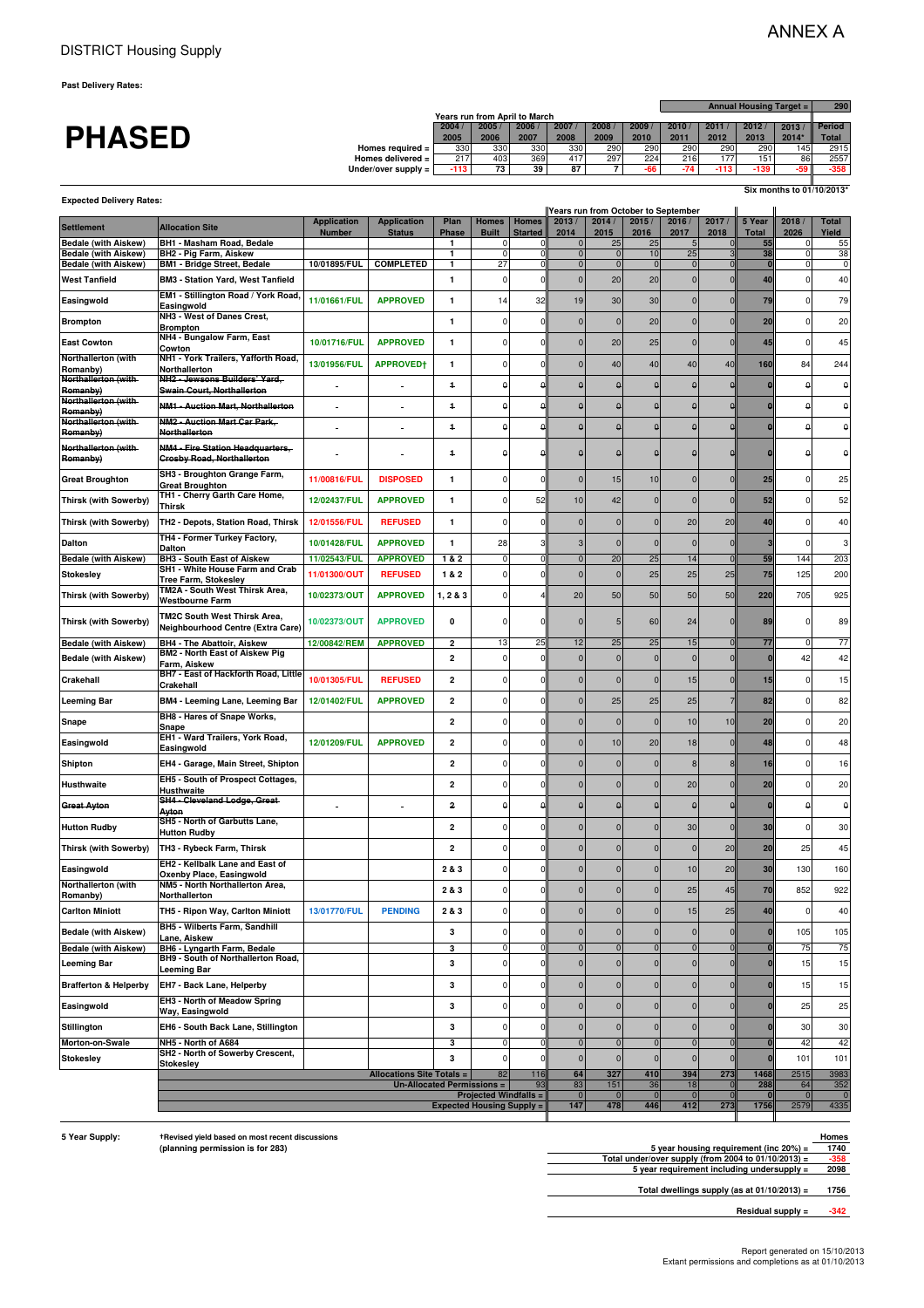**Past Delivery Rates:**

|                |                                |        |                               |      |      |      |      |      | <b>Annual Housing Target =  </b> |        |       |               |  |
|----------------|--------------------------------|--------|-------------------------------|------|------|------|------|------|----------------------------------|--------|-------|---------------|--|
| <b>PHASING</b> |                                |        | Years run from April to March |      |      |      |      |      |                                  |        |       |               |  |
|                |                                | 2004   | 2005                          | 2006 | 2007 | 2008 | 2009 | 2010 | 2011                             | 2012   | 2013  | <b>Period</b> |  |
|                |                                | 2005   | 2006                          | 2007 | 2008 | 2009 | 2010 | 2011 | 2012                             | 2013   | 2014' | <b>Total</b>  |  |
|                | Homes required $=$             | 330    | 330                           | 330  | 330  | 290  | 290  | 290  | 290                              | 290    | 145   | 2915          |  |
| <b>RELAXED</b> | Homes delivered $=$            | 217    | 403                           | 369  | 417  | 297  | 224  | 216  | 77                               | 151    | 86    | 2557          |  |
|                | Under/over supply $=$ $\vdash$ | $-113$ | 73                            | 39   | 87   |      |      |      |                                  | $-139$ | $-59$ | $-358$        |  |
|                |                                |        |                               |      |      |      |      |      |                                  |        |       |               |  |

**Expected Delivery Rates:**

**Six months to 01/10/2013\***

| Expected Delivery Rates:                                   |                                                                            |                                     |                                     |                         |                                  |                                | Years run from October to September |                            |                      |                      |                |                        |                            |                                |
|------------------------------------------------------------|----------------------------------------------------------------------------|-------------------------------------|-------------------------------------|-------------------------|----------------------------------|--------------------------------|-------------------------------------|----------------------------|----------------------|----------------------|----------------|------------------------|----------------------------|--------------------------------|
| <b>Settlement</b>                                          | <b>Allocation Site</b>                                                     | <b>Application</b><br><b>Number</b> | <b>Application</b><br><b>Status</b> | Plan<br><b>Phase</b>    | <b>Homes</b><br><b>Built</b>     | <b>Homes</b><br><b>Started</b> | 2013/<br>2014                       | 2014/<br>2015              | 2015/<br>2016        | 2016/<br>2017        | 2017/<br>2018  | 5 Year<br><b>Total</b> | 2018/<br>2026              | <b>Total</b><br>Yield          |
| <b>Bedale (with Aiskew)</b>                                | BH1 - Masham Road, Bedale                                                  |                                     |                                     | 1.                      | 0                                | 0                              | $\mathbf 0$                         | 25                         | 25                   |                      |                | 55                     | 0                          | 55                             |
| <b>Bedale (with Aiskew)</b><br><b>Bedale (with Aiskew)</b> | <b>BH2 - Pig Farm, Aiskew</b><br><b>BM1 - Bridge Street, Bedale</b>        | 10/01895/FUL                        | <b>COMPLETED</b>                    | 1<br>1                  | $\Omega$<br>27                   | $\mathcal{C}$<br>$\epsilon$    | $\pmb{0}$<br>$\mathbf 0$            | $\mathbf 0$<br>$\mathbf 0$ | 10<br>$\overline{0}$ | 25<br>$\Omega$       |                | 38<br>0                | $\mathbf 0$<br>$\mathbf 0$ | 38<br>$\pmb{0}$                |
| <b>West Tanfield</b>                                       | <b>BM3 - Station Yard, West Tanfield</b>                                   |                                     |                                     | 1                       | 0                                | 0                              | $\mathbf 0$                         | 20                         | 20                   | $\Omega$             |                | 40                     | 0                          | 40                             |
|                                                            | EM1 - Stillington Road / York                                              |                                     |                                     |                         |                                  | 32                             |                                     |                            |                      |                      |                |                        |                            |                                |
| Easingwold                                                 | Road, Easingwold                                                           | 11/01661/FUL                        | <b>APPROVED</b>                     | 1                       | 14                               |                                | 19                                  | 30                         | 30                   | $\mathbf{0}$         |                | 79                     | 0                          | 79                             |
| <b>Brompton</b>                                            | NH3 - West of Danes Crest,<br><b>Brompton</b>                              |                                     |                                     | 1                       | 0                                | $\Omega$                       | $\mathbf{0}$                        | $\mathbf{C}$               | 20                   | $\Omega$             | 0              | 20                     | 0                          | 20                             |
| <b>East Cowton</b>                                         | NH4 - Bungalow Farm, East<br>Cowton                                        | 10/01716/FUL                        | <b>APPROVED</b>                     | 1                       | 0                                | ſ                              | $\sqrt{ }$                          | 20                         | 25                   | $\Omega$             |                | 45                     | $\Omega$                   | 45                             |
| Northallerton (with                                        | NH1 - York Trailers, Yafforth Road,                                        | 13/01956/FUL                        | <b>APPROVED†</b>                    | 1                       | 0                                | O                              | $\Omega$                            | 40                         | 40                   | 40                   | 40             | 160                    | 84                         | 244                            |
| Romanby)<br>Northallerton (with-                           | Northallerton<br>NH2 - Jewsons Builders' Yard,                             |                                     |                                     |                         |                                  |                                |                                     |                            |                      |                      |                |                        |                            |                                |
| Romanby)                                                   | <b>Swain Court, Northallerton</b>                                          |                                     |                                     | $\ddagger$              | θ                                | A                              | $\theta$                            | $\epsilon$                 | $\pmb{\Theta}$       | $\theta$             | $\overline{a}$ |                        | $\theta$                   | $\theta$                       |
| Northallerton (with-<br>Romanby)                           | <b>NM1 - Auction Mart, Northallerton</b>                                   | ÷                                   |                                     | 4                       | θ                                |                                | $\epsilon$                          | €                          | $\theta$             | $\theta$             |                |                        | $\theta$                   | $\pmb{\Theta}$                 |
| Northallerton (with-                                       | NM2 - Auction Mart Car Park,                                               |                                     |                                     | 4                       | θ                                |                                | A                                   | A                          | $\Omega$             | $\Omega$             |                |                        | θ                          | θ                              |
| Romanby)                                                   | <b>Northallerton</b>                                                       |                                     |                                     |                         |                                  |                                |                                     |                            |                      |                      |                |                        |                            |                                |
| Northallerton (with-<br>Romanby)                           | NM4 - Fire Station Headquarters,<br><b>Crosby Road, Northallerton</b>      |                                     |                                     | $\overline{\mathbf{r}}$ | 0                                | A                              | $\epsilon$                          | $\epsilon$                 | $\theta$             | $\theta$             |                |                        | $\theta$                   | $\pmb{\uptheta}$               |
| <b>Great Broughton</b>                                     | SH3 - Broughton Grange Farm,                                               | 11/00816/FUL                        | <b>DISPOSED</b>                     | 1                       | 0                                | $\Omega$                       | $\sqrt{ }$                          | 15                         | 10                   | $\Omega$             |                | 25                     | 0                          | 25                             |
|                                                            | <b>Great Broughton</b><br>TH1 - Cherry Garth Care Home,                    |                                     |                                     |                         |                                  |                                |                                     |                            |                      |                      |                |                        |                            |                                |
| <b>Thirsk (with Sowerby)</b>                               | Thirsk                                                                     | 12/02437/FUL                        | <b>APPROVED</b>                     | 1                       | 0                                | 52                             | 10                                  | 42                         | 0                    | $\Omega$             |                | 52                     | 0                          | 52                             |
| Thirsk (with Sowerby)                                      | TH2 - Depots, Station Road, Thirsk                                         | 12/01556/FUL                        | <b>REFUSED</b>                      | 1                       | 0                                | $\Omega$                       | $\mathbf 0$                         | $\sqrt{ }$                 | $\mathbf 0$          | 20                   | 20             | 40                     | 0                          | 40                             |
| <b>Dalton</b>                                              | TH4 - Former Turkey Factory,                                               | 10/01428/FUL                        | <b>APPROVED</b>                     | $\mathbf{1}$            | 28                               |                                | 3                                   | $\mathbf{0}$               | $\mathbf 0$          | $\mathbf{0}$         | $\Omega$       |                        | $\Omega$                   | 3                              |
| <b>Bedale (with Aiskew)</b>                                | Dalton<br><b>BH3 - South East of Aiskew</b>                                | 11/02543/FUL                        | <b>APPROVED</b>                     | 182                     | $\Omega$                         |                                | $\mathbf{0}$                        | 20                         | 25                   | 14                   |                | 59                     | 144                        | 203                            |
| <b>Stokesley</b>                                           | SH1 - White House Farm and Crab                                            | 11/01300/OUT                        | <b>REFUSED</b>                      | 1&2                     | 0                                |                                | $\mathbf{0}$                        | $\mathbf{C}$               | 25                   | 25                   | 25             | 75                     | 125                        | 200                            |
|                                                            | Tree Farm, Stokesley<br>TM2A - South West Thirsk Area,                     |                                     |                                     |                         |                                  |                                |                                     |                            |                      |                      |                |                        |                            |                                |
| <b>Thirsk (with Sowerby)</b>                               | Westbourne Farm<br>TM2C South West Thirsk Area,                            | 10/02373/OUT                        | <b>APPROVED</b>                     | 1, 2 & 3                | 0                                |                                | 20                                  | 50                         | 50                   | 50                   | 50             | 220                    | 705                        | 925                            |
| <b>Thirsk (with Sowerby)</b>                               | Neighbourhood Centre (Extra                                                | 10/02373/OUT                        | <b>APPROVED</b>                     | 0                       | 0                                | $\Omega$                       | $\mathbf{0}$                        | 5                          | 60                   | 24                   | $\Omega$       | 89                     | 0                          | 89                             |
| <b>Bedale (with Aiskew)</b>                                | <b>BH4 - The Abattoir, Aiskew</b><br><b>BM2 - North East of Aiskew Pig</b> | 12/00842/REM                        | <b>APPROVED</b>                     | $\overline{2}$          | 13                               | 25                             | 12                                  | 25                         | 25                   | 15                   |                | 77                     | 0                          | 77                             |
| <b>Bedale (with Aiskew)</b>                                | Farm, Aiskew                                                               |                                     |                                     | 2                       | 0                                | $\Omega$                       | $\mathbf 0$                         | $\mathbf{C}$               | $\mathbf 0$          | $\Omega$             | $\Omega$       |                        | 42                         | 42                             |
| Crakehall                                                  | BH7 - East of Hackforth Road,<br>Little Crakehall                          | 10/01305/FUL                        | <b>REFUSED</b>                      | 2                       | 0                                | $\Omega$                       | $\mathbf 0$                         | 15                         | $\mathbf 0$          | $\mathbf{0}$         |                | 15                     | 0                          | 15                             |
| <b>Leeming Bar</b>                                         | BM4 - Leeming Lane, Leeming Bar                                            | 12/01402/FUL                        | <b>APPROVED</b>                     | 2                       | 0                                | $\Omega$                       | $\mathbf{0}$                        | 25                         | 25                   | 25                   |                | 82                     | $\Omega$                   | 82                             |
|                                                            | BH8 - Hares of Snape Works,                                                |                                     |                                     |                         |                                  |                                |                                     |                            |                      |                      |                |                        |                            |                                |
| Snape                                                      | Snape                                                                      |                                     |                                     | 2                       | 0                                | O                              | $\sqrt{ }$                          | $\sqrt{ }$                 | $\Omega$             | 10                   | 10             | 20                     | $\Omega$                   | 20                             |
| Easingwold                                                 | EH1 - Ward Trailers, York Road,<br>Easingwold                              | 12/01209/FUL                        | <b>APPROVED</b>                     | 2                       | 0                                | O                              | $\Omega$                            | 10                         | 20                   | 18                   | $\Omega$       | 48                     | 0                          | 48                             |
| Shipton                                                    | EH4 - Garage, Main Street, Shipton                                         |                                     |                                     | 2                       | 0                                | $\Omega$                       | $\mathbf{0}$                        | 8                          | 8                    | $\Omega$             |                | 16                     | 0                          | 16                             |
| Husthwaite                                                 | EH5 - South of Prospect Cottages,                                          |                                     |                                     | 2                       | 0                                | $\Omega$                       | $\Omega$                            | 20                         | $\mathbf 0$          | $\Omega$             |                | 20                     | 0                          | 20                             |
|                                                            | Husthwaite<br>SH4 - Cleveland Lodge, Great-                                |                                     |                                     |                         |                                  |                                |                                     |                            |                      |                      |                |                        |                            |                                |
| <b>Great Ayton</b>                                         | Ayton                                                                      |                                     |                                     | 2                       | Ĥ                                |                                | e                                   | $\epsilon$                 | $\theta$             | $\theta$             |                |                        | $\theta$                   | $\theta$                       |
| <b>Hutton Rudby</b>                                        | SH5 - North of Garbutts Lane,<br><b>Hutton Rudby</b>                       |                                     |                                     | 2                       | 0                                | $\Omega$                       | $\mathbf{C}$                        | $\mathbf 0$                | 30                   | $\mathbf{0}$         | $\Omega$       | 30                     | 0                          | 30                             |
| <b>Thirsk (with Sowerby)</b>                               | TH3 - Rybeck Farm, Thirsk                                                  |                                     |                                     | $\overline{2}$          | 0                                | $\Omega$                       | $\mathbf{0}$                        | $\mathbf{0}$               | $\Omega$             | $\mathbf{0}$         | 20             | 20                     | 25                         | 45                             |
|                                                            | EH2 - Kellbalk Lane and East of                                            |                                     |                                     |                         | 0                                | c                              | $\sqrt{ }$                          |                            | 20                   | 35                   | 35             | 100                    | 60                         |                                |
| Easingwold<br>Northallerton (with                          | Oxenby Place, Easingwold<br>NM5 - North Northallerton Area,                |                                     |                                     | 2&3                     |                                  |                                |                                     | 10                         |                      |                      |                |                        |                            | 160                            |
| Romanby)                                                   | Northallerton                                                              |                                     |                                     | 2 & 3                   | 0                                | $\Omega$                       | $\Omega$                            | 25                         | 45                   | 65                   | 90             | 225                    | 697                        | 922                            |
| <b>Carlton Miniott</b>                                     | TH5 - Ripon Way, Carlton Miniott                                           | 13/01770/FUL                        | <b>PENDING</b>                      | 2 & 3                   | 0                                | 0                              | $\mathbf 0$                         | 10                         | 25                   | 5                    | $\bf{0}$       | 40                     | 0                          | 40                             |
| <b>Bedale (with Aiskew)</b>                                | BH5 - Wilberts Farm, Sandhill                                              |                                     |                                     | 3                       | 0                                |                                | $\mathbf 0$                         | 5                          | 25                   | 25                   | 25             | 80                     | 25                         | 105                            |
| <b>Bedale (with Aiskew)</b>                                | Lane, Aiskew<br>BH6 - Lyngarth Farm, Bedale                                |                                     |                                     | 3                       | 0                                |                                | $\mathbf 0$                         | $\mathbf 0$                | $\mathbf 0$          | 25                   | 25             | 50                     | 25                         | 75                             |
| <b>Leeming Bar</b>                                         | BH9 - South of Northallerton Road,                                         |                                     |                                     | 3                       | 0                                |                                | $\mathbf 0$                         | $\Omega$                   | $\mathbf 0$          | $\pmb{0}$            | $\mathbf 0$    |                        | 15                         | 15                             |
|                                                            | Leeming Bar                                                                |                                     |                                     |                         |                                  |                                |                                     |                            |                      |                      |                |                        |                            |                                |
| <b>Brafferton &amp; Helperby</b>                           | EH7 - Back Lane, Helperby<br>EH3 - North of Meadow Spring                  |                                     |                                     | 3                       | 0                                | $\Omega$                       | $\pmb{0}$                           | $\mathbf 0$                | $\mathbf{0}$         | $\mathbf 0$          | 0              | 0                      | 15                         | 15                             |
| Easingwold                                                 | Way, Easingwold                                                            |                                     |                                     | 3                       | 0                                |                                | $\mathbf 0$                         | 10                         | 15                   | $\mathbf 0$          |                | 25                     | $\mathbf 0$                | 25                             |
| <b>Stillington</b>                                         | EH6 - South Back Lane, Stillington                                         |                                     |                                     | 3                       | 0                                |                                | $\mathbf 0$                         | 20                         | 10                   | $\mathbf 0$          | 0              | 30                     | 0                          | 30                             |
| Morton-on-Swale                                            | NH5 - North of A684                                                        |                                     |                                     | 3                       | 0                                |                                | $\mathbf 0$                         | $\mathbf{0}$               | $\mathbf{0}$         | $\mathbf 0$          |                |                        | 42                         | 42                             |
| <b>Stokesley</b>                                           | SH2 - North of Sowerby Crescent,<br><b>Stokesley</b>                       |                                     |                                     | 3                       | 0                                | $\Omega$                       | $\pmb{0}$                           | 10                         | 35                   | 35                   | 21             | 101                    | 0                          | 101                            |
|                                                            |                                                                            |                                     | <b>Allocations Site Totals =</b>    |                         | 82                               | 116                            | 64                                  | 460                        | 623                  | 461                  | 371            | 1979                   | 2004                       | 3983                           |
|                                                            |                                                                            |                                     | Un-Allocated Permissions =          |                         | <b>Projected Windfalls =</b>     | 93                             | 83<br>$\mathbf{0}$                  | 151<br>$\overline{0}$      | 36<br>$\overline{0}$ | 18<br>$\overline{0}$ | $\mathbf{0}$   | 288<br>$\mathbf{0}$    | 64<br>$\mathbf{0}$         | 352<br>$\overline{\mathbf{0}}$ |
|                                                            |                                                                            |                                     |                                     |                         | <b>Expected Housing Supply =</b> |                                | 147                                 | 611                        | 659                  | 479                  | 371            | 2267                   | 2068                       | 4335                           |
|                                                            |                                                                            |                                     |                                     |                         |                                  |                                |                                     |                            |                      |                      |                |                        |                            |                                |

**5 Year Supply:** -

**Revised yield based on most recent discussions**<br>
(planning permission is for 283) **Homes**<br>
(planning permission is for 283) **Homes**<br>
(planning permission is for 283)

**(planning permission is for 283) 5 year housing requirement (inc 20%) = 1740 Total under/over supply (from 2004 to 01/10/2013) = -358 5 year requirement including undersupply = 2098**

**Total dwellings supply (as at 01/10/2013) = 2267**

**Residual supply = 169**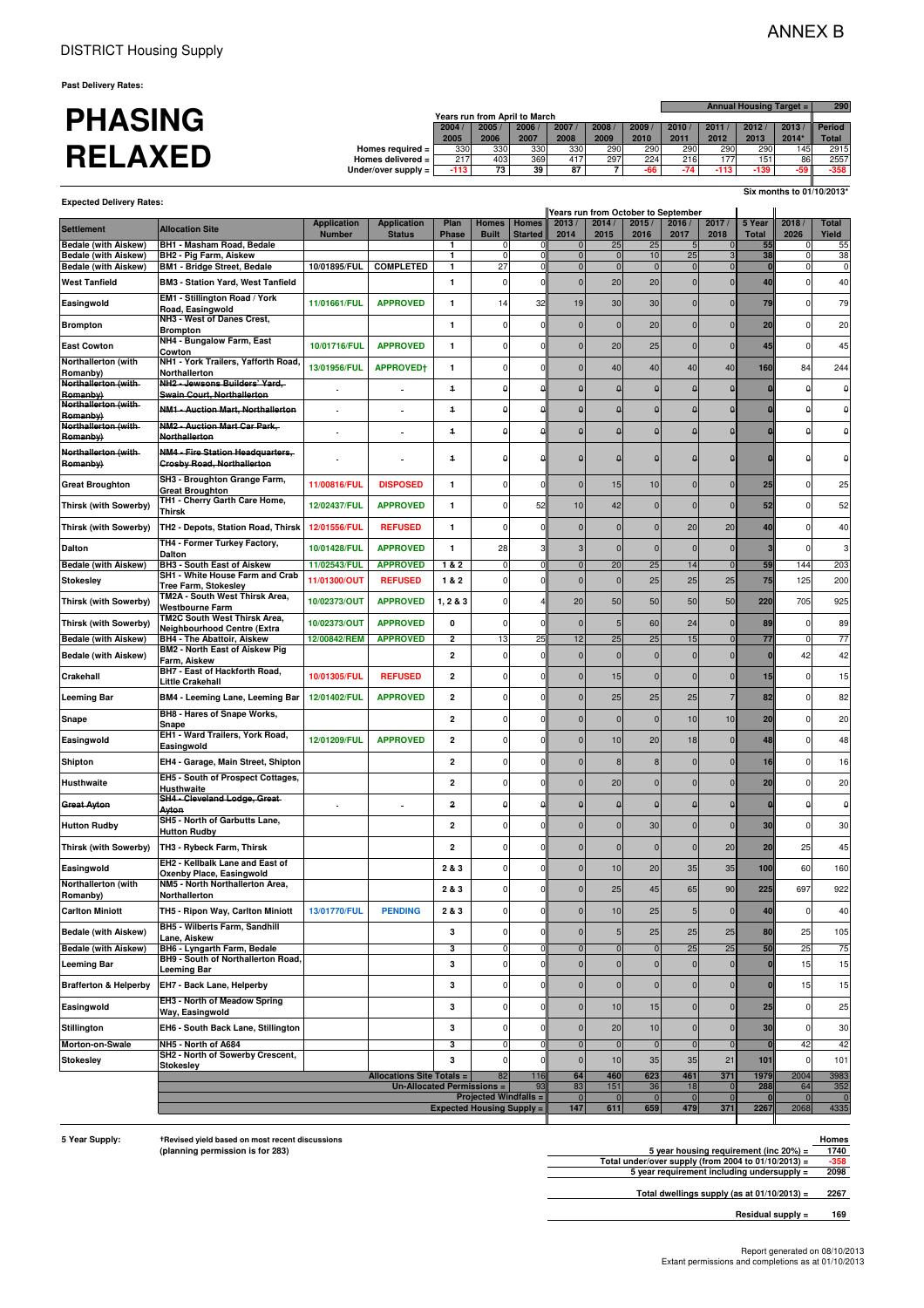# **ANNEX C**

## **5 YEAR HOUSING SUPPLY BY SUB AREAS**

- as at 1/10/2013

### **Bedale**

5 year requirement = 363 Supply with Plan phasing = 413 (51 surplus) Supply with phasing relaxed = 543 (181 surplus)

### **Easingwold**

5 year requirement = 230 Supply with Plan phasing = 223 (-7 deficit) Supply with phasing relaxed = 348 (119 surplus)

### **Northallerton**

5 year requirement = 741 Supply with Plan phasing = 364 (-377 deficit) Supply with phasing relaxed = 519 (-222 deficit)

#### **Stokesley**

5 year requirement = 208 Supply with Plan phasing = 177 (-31 deficit) Supply with phasing relaxed = 278 (70 surplus)

### **Thirsk**

5 year requirement = 557 Supply with Plan phasing = 579 (22 surplus) Supply with phasing relaxed = 579 (22 surplus)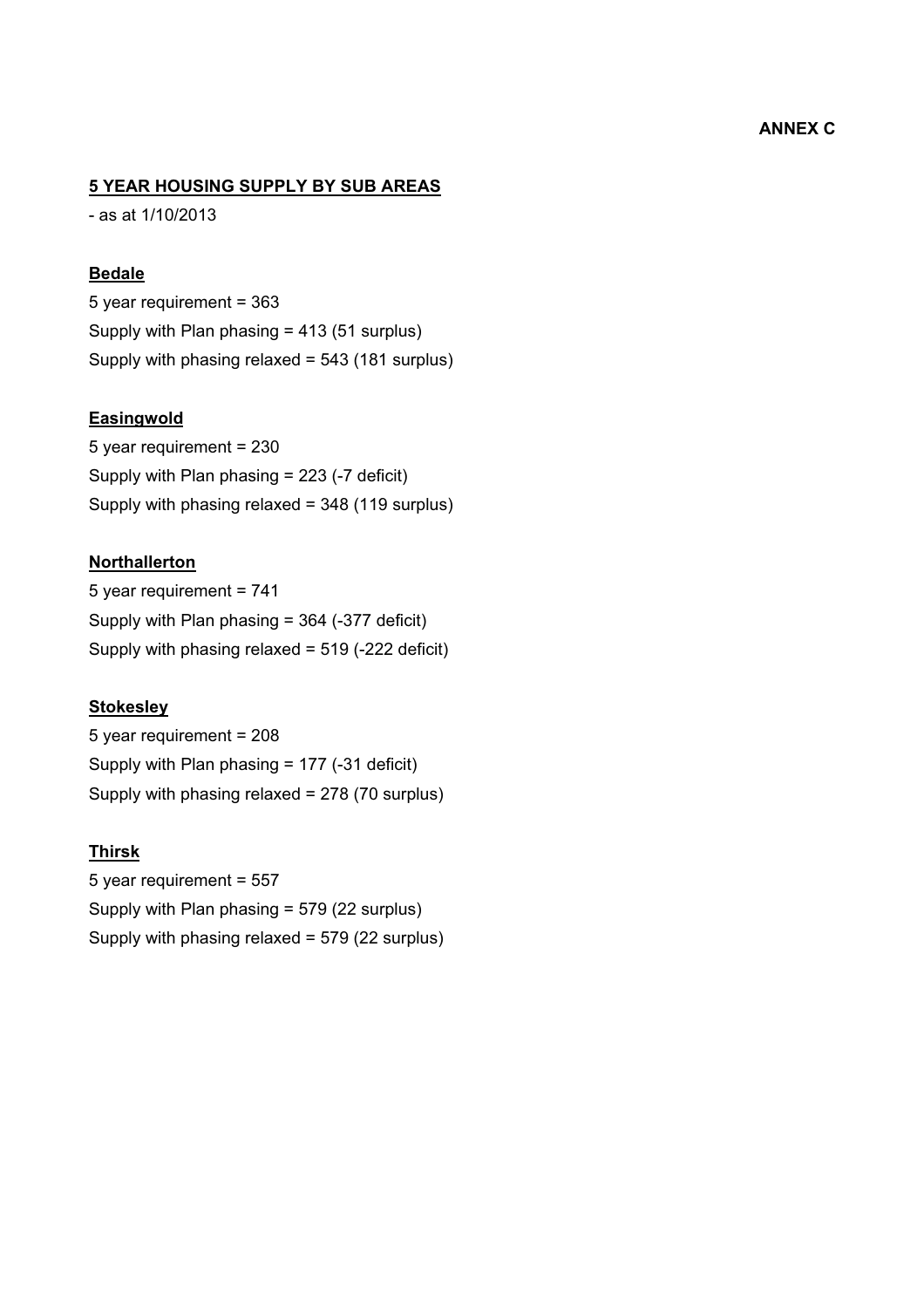### **HOUSING SUPPLY ADDITIONAL NOTES**

- 1. The audit was undertaken by contacting all relevant developers and landowners about their delivery expectations and obtaining a response from them all. This provides good evidence on the prospect of delivery. This delivery is based on what they could realistically deliver subject to the granting of planning permission and therefore includes some sites for completion in Phases 2 and 3. The five years to October 2018 covers the early part of Phase 2 (from April 2016, i.e. 2½ years).
- 2. The likely site delivery figures obtained from developers/landowners have been compared with the housing requirement of 290 dwellings per annum as contained in the Plan. A 20% buffer has been added to the requirement as we cannot avoid claims that we have suffered 'persistent' under delivery in recent years. This term is not defined and we have not under delivered continuously and predominantly (meeting District-wide targets since 2004 in 4 out of 9½ years), but delivery overall has been well down over this period and with a significant downturn in the last few years.
- 3. A further addition to the requirement is a figure for backlog in supply from the previous years of the plan from April 2004 as this has been successfully argued in the majority of recent national appeal cases concerning housing supply. Furthermore, this backlog figure in the worst case scenario should be applied to our next 5 years' supply requirement, again based on recent appeal cases where this argument has been successfully made (known as the Sedgefield method as it originated in that District). An alternative, less demanding method (put forward at Liverpool) to make up for backlog over the entire plan period has been much less successful at appeal. It is therefore prudent to plan on the basis of the Sedgefield method.
- 4. It should be noted that there is further flexibility in housing supply as windfall (non-allocated) sites in conformity with the Plan will come forward and no allowance has been made for them at present. Proposed changes to the Permitted Development rights would also deliver more small scale housing conversion schemes in the towns and countryside.
- 5. Development policy DP11 governs the phasing of housing sites and provides for a control mechanism to ensure the maintenance of a 5 year rolling supply of deliverable sites. It refers to compensatory action being required if output deviates significantly from the targets. Although Phase 3 sites should generally follow Phase 2, given the scale of the deficit (-342) and the limitations on the deliverable supply from Phases 1 and 2 alone, deliverable Phase 3 sites (286) also need to brought forward. With all phasing relaxed would only achieve a surplus of 169 dwellings.
- 6. One of the reasons for phasing supply was to ensure that the scale and timing of development is co-ordinated with the provision of new infrastructure and this remains an important consideration. As well as informing landowners and developers it will be important to make infrastructure providers aware of any changes to housing delivery proposals and to discuss and share our delivery information. Clearly if there are cases of specific significant infrastructure constraints development should not be allowed to proceed until the problems have been resolved. The timing of planning permissions being granted will have implications on the scale of Section 106 developer contributions for infrastructure provision. There will also be implications for the forthcoming Community Infrastructure Levy payments, given they are now unlikely to come into effect until the end of 2014 and many more developments could avoid paying this broader charge before the effective date, although they would pay for specific local infrastructure requirements under Section 106 agreements.